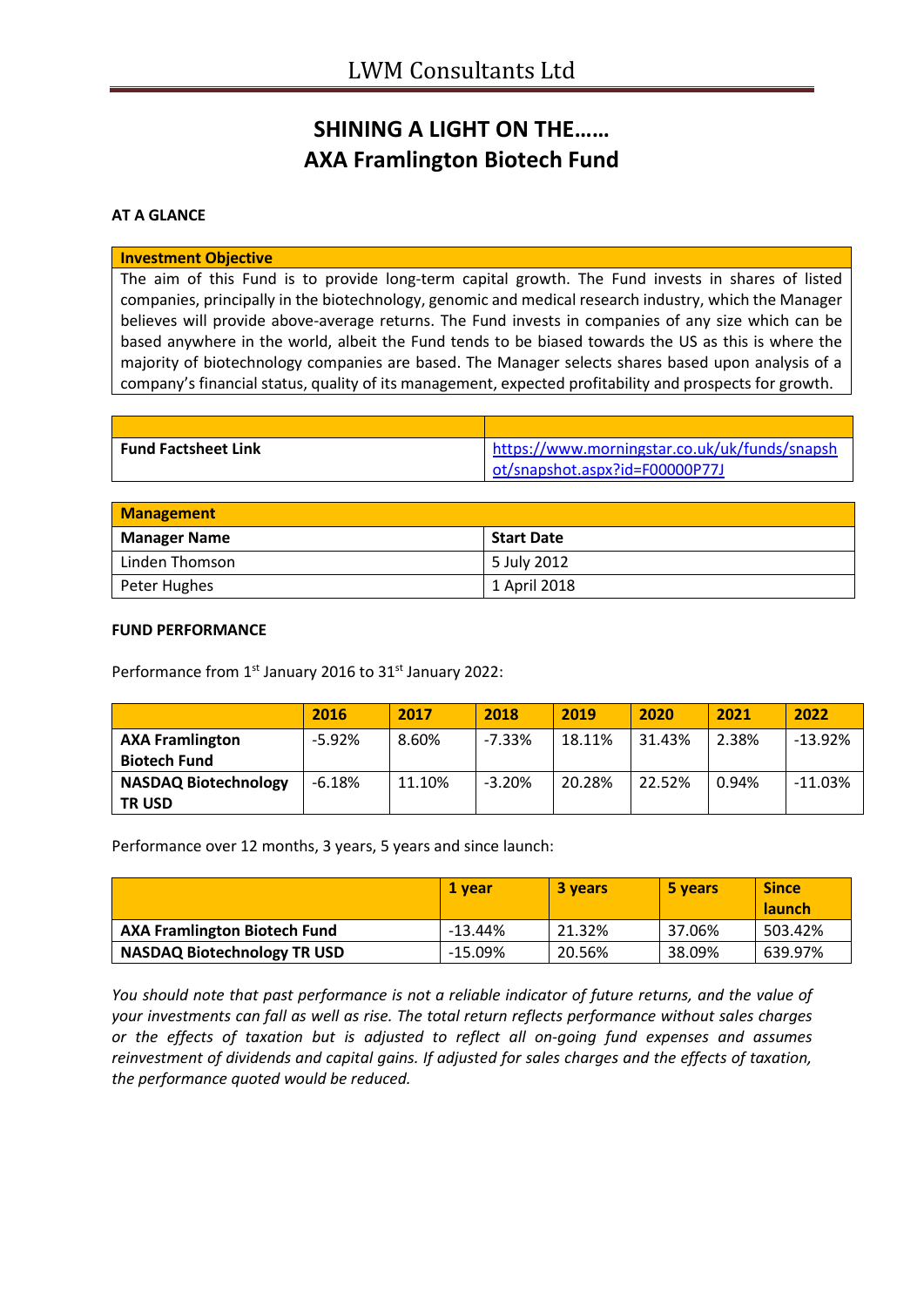# LWM Consultants Ltd

| <b>Tracking</b><br><b>Error</b> | <b>Information</b><br><b>Ratio</b> | Active<br><b>Share</b> | <b>Upside</b><br><b>Capture</b><br><b>Ratio</b> | <b>Downside</b><br><b>Capture</b><br><b>Ratio</b> | <b>Batting</b><br><b>Average</b> | <b>Beta</b> | <b>Alpha</b> | <b>Equity</b><br><b>Style</b> |
|---------------------------------|------------------------------------|------------------------|-------------------------------------------------|---------------------------------------------------|----------------------------------|-------------|--------------|-------------------------------|
| 9.37                            | 0.02                               | 50.18                  | 95.24                                           | 89.26                                             | 52.78                            | 0.92        | 1.88         | Blend<br>Mid                  |

| <b>Volatility Measurements</b> |        |  |
|--------------------------------|--------|--|
| 3-Yr Std Dev (volatility)      | 19.76% |  |
| 3-Yr Mean Return (average)     | 6.66%  |  |

| <b>Investment Style Details</b> |        |
|---------------------------------|--------|
| Giant                           | 1.25%  |
| Large                           | 33.65% |
| Medium                          | 30.59% |
| Small                           | 19.41% |
| Micro                           | 11.86% |

| Top 5 Holdings - 54 Equity Holdings |            |       |
|-------------------------------------|------------|-------|
| Regeneron Pharmaceuticals Inc       | Healthcare | 8.18% |
| <b>Gilead Sciences Inc</b>          | Healthcare | 7.15% |
| Amgen Inc                           | Healthcare | 5.19% |
| Biogen Inc                          | Healthcare | 4.88% |
| Vertex Pharmaceuticals Inc          | Healthcare | 4.59% |

| <b>Top 5 Regions</b> |        |  |
|----------------------|--------|--|
| <b>United States</b> | 89.23% |  |
| Eurozone             | 3.20%  |  |
| Asia - Emerging      | 2.68%  |  |
| Europe ex Euro       | 2.14%  |  |
| United Kingdom       | 1.72%  |  |

### **UPDATE….**

The strategy has been in place for 21 years, with Linden as lead manager for 10 years. During this time the sector has evolved from almost nothing to a universe of 400 stocks, with a focus on the US. Gilead is an example of successful companies within the sector.

Over 70% of the portfolio assets are invested in companies that have developed or sell at least one approved drug, and there is a skew to small and mid-cap companies. The sector performed well in 2020 and then underperformed in 2021. This can be traced back to when Pfizer announced its COVID drug and there was a rotation away from the sector.

There are no changes to the fundamentals behind the sector and if anything, the fundamentals are stronger. However, the macro debate over inflation, interest rates, US politics and geopolitical concerns have meant the sector, and in particular small cap stocks, have been caught in the sell-off.